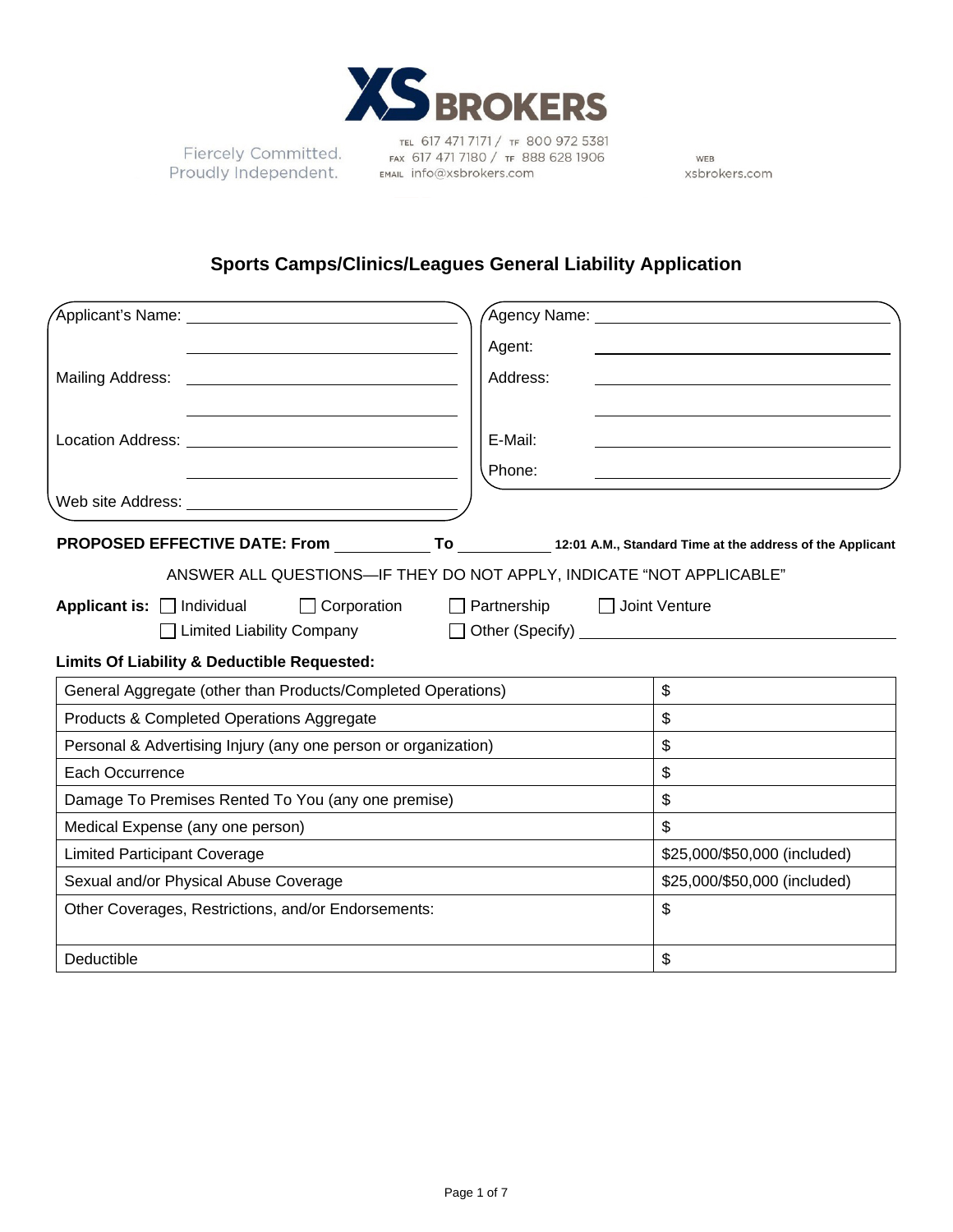# **A. GENERAL INFORMATION:**

| 2. |         |                                        |                                                                                                                                                                                                                                      |  |  |  |
|----|---------|----------------------------------------|--------------------------------------------------------------------------------------------------------------------------------------------------------------------------------------------------------------------------------------|--|--|--|
|    |         |                                        |                                                                                                                                                                                                                                      |  |  |  |
| 3. |         |                                        |                                                                                                                                                                                                                                      |  |  |  |
| 4. |         |                                        |                                                                                                                                                                                                                                      |  |  |  |
|    | If yes: |                                        |                                                                                                                                                                                                                                      |  |  |  |
|    | a.      |                                        | Number of pools: <u>contract and contract and contract and contract and contract and contract and contract and contract and contract and contract and contract and contract and contract and contract and contract and contract </u> |  |  |  |
|    | b.      |                                        |                                                                                                                                                                                                                                      |  |  |  |
|    | c.      |                                        |                                                                                                                                                                                                                                      |  |  |  |
|    | d.      |                                        |                                                                                                                                                                                                                                      |  |  |  |
|    | е.      |                                        |                                                                                                                                                                                                                                      |  |  |  |
|    | f.      |                                        |                                                                                                                                                                                                                                      |  |  |  |
|    | g.      |                                        |                                                                                                                                                                                                                                      |  |  |  |
|    | h.      |                                        |                                                                                                                                                                                                                                      |  |  |  |
|    | i.      |                                        |                                                                                                                                                                                                                                      |  |  |  |
|    |         |                                        | (1) If yes, by Applicant or outside contractor?                                                                                                                                                                                      |  |  |  |
|    |         |                                        |                                                                                                                                                                                                                                      |  |  |  |
|    |         |                                        |                                                                                                                                                                                                                                      |  |  |  |
|    | j.      |                                        | Ratio of attendants to children while swimming:<br>The management of a step and the swimming of the step and the step and the step and the step and the step and the step and the step and the step and the step and the step a      |  |  |  |
|    | k.      |                                        | Swimming pools, wading pools, hot tubs and spas in compliance with the federal Virginia                                                                                                                                              |  |  |  |
| 5. |         |                                        |                                                                                                                                                                                                                                      |  |  |  |
|    |         |                                        |                                                                                                                                                                                                                                      |  |  |  |
| 6. |         |                                        |                                                                                                                                                                                                                                      |  |  |  |
|    | If yes: |                                        |                                                                                                                                                                                                                                      |  |  |  |
|    | а.      |                                        |                                                                                                                                                                                                                                      |  |  |  |
|    | b.      |                                        |                                                                                                                                                                                                                                      |  |  |  |
|    | c.      |                                        | Are all subcontractors required to carry General Liability and Workers Compensation                                                                                                                                                  |  |  |  |
|    |         |                                        |                                                                                                                                                                                                                                      |  |  |  |
|    | d.      |                                        |                                                                                                                                                                                                                                      |  |  |  |
|    | е.      |                                        |                                                                                                                                                                                                                                      |  |  |  |
|    |         |                                        |                                                                                                                                                                                                                                      |  |  |  |
|    | f.      |                                        |                                                                                                                                                                                                                                      |  |  |  |
| 7. |         | <b>Additional Insured Information:</b> |                                                                                                                                                                                                                                      |  |  |  |

| Name | <b>Address</b> | <b>Interest</b> |
|------|----------------|-----------------|
|      |                |                 |
|      |                |                 |
|      |                |                 |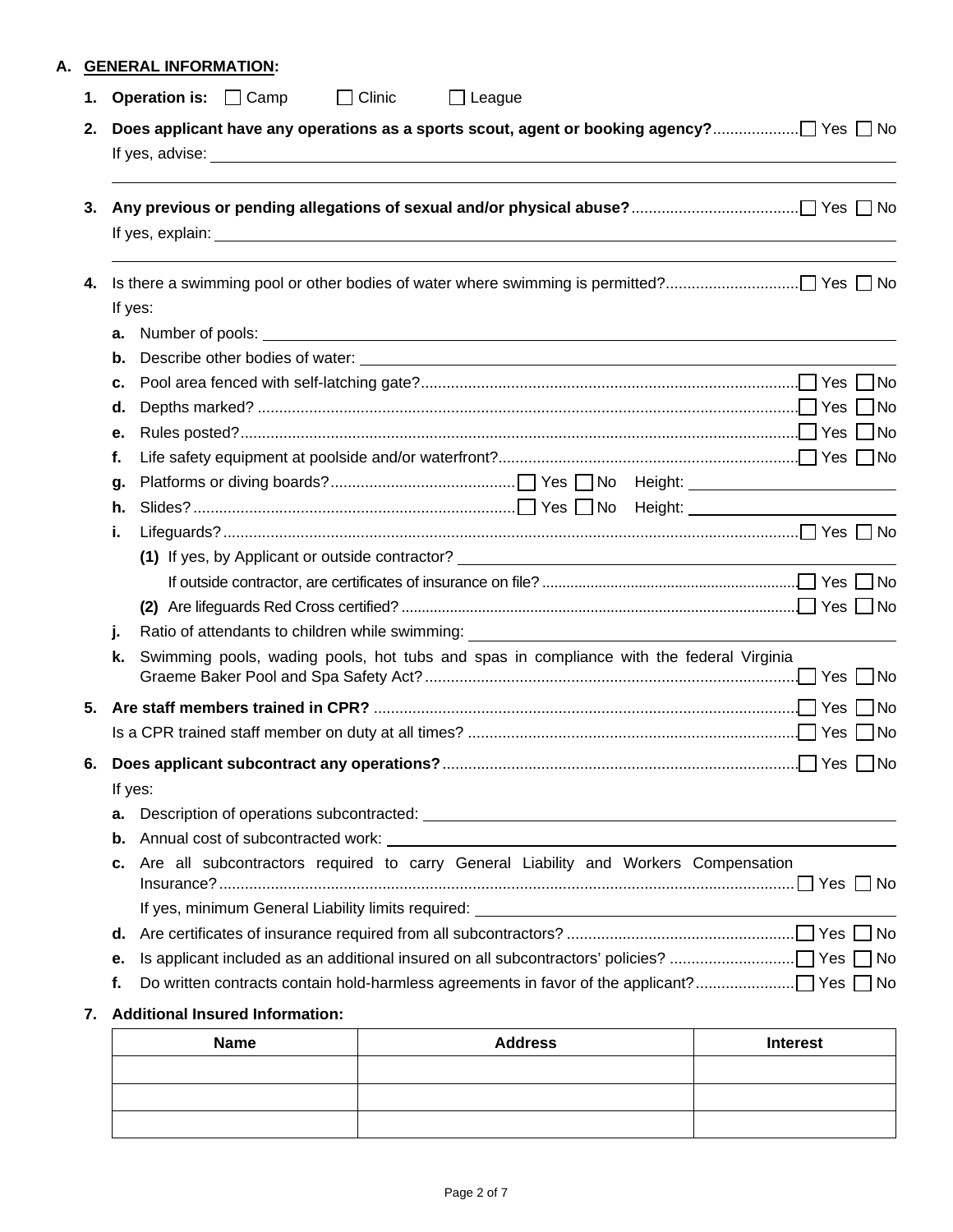| 9.  | Does risk engage in the generation of power, other than emergency back-up power, for their  |
|-----|---------------------------------------------------------------------------------------------|
|     |                                                                                             |
| 10. | During the past three years, has any company ever canceled, declined or refused similar in- |
|     |                                                                                             |
|     |                                                                                             |
|     |                                                                                             |

**11. Does applicant have other business ventures for which coverage is not requested?** ................ Yes No If yes, explain and advise where insured:

### **12. Prior Carrier Information:**

|                | Year: | Year: | Year: | Year: | Year: |
|----------------|-------|-------|-------|-------|-------|
| <b>Carrier</b> |       |       |       |       |       |
| Coverage       |       |       |       |       |       |
| Policy No.     |       |       |       |       |       |
| Total Premium  |       |       |       |       |       |

#### **13. Loss History:**

| Indicate all claims or losses (regardless of fault and whether or not insured) or occurrences that may<br>give rise to claims for the prior five years.<br>$\Box$ Check if no losses last five years. |                            |                       |                                                                      |  |  |
|-------------------------------------------------------------------------------------------------------------------------------------------------------------------------------------------------------|----------------------------|-----------------------|----------------------------------------------------------------------|--|--|
| Date of<br>Loss                                                                                                                                                                                       | <b>Description of Loss</b> | <b>Amount</b><br>Paid | <b>Claim Status</b><br>Amount<br>(Open or Closed)<br><b>Reserved</b> |  |  |
|                                                                                                                                                                                                       |                            |                       |                                                                      |  |  |
|                                                                                                                                                                                                       |                            |                       |                                                                      |  |  |
|                                                                                                                                                                                                       |                            |                       |                                                                      |  |  |
|                                                                                                                                                                                                       |                            |                       |                                                                      |  |  |
|                                                                                                                                                                                                       |                            |                       |                                                                      |  |  |

## **B. SPORTS CAMPS QUESTIONNAIRE (see SECTION C. for Youth Leagues and Clinics)**

| If yes, which one(s)? $\frac{1}{2}$ and $\frac{1}{2}$ and $\frac{1}{2}$ and $\frac{1}{2}$ and $\frac{1}{2}$ and $\frac{1}{2}$ and $\frac{1}{2}$ and $\frac{1}{2}$ and $\frac{1}{2}$ and $\frac{1}{2}$ and $\frac{1}{2}$ and $\frac{1}{2}$ and $\frac{1}{2}$ and $\frac{1}{2}$ and $\frac$ |                                                                                                      |
|-------------------------------------------------------------------------------------------------------------------------------------------------------------------------------------------------------------------------------------------------------------------------------------------|------------------------------------------------------------------------------------------------------|
|                                                                                                                                                                                                                                                                                           |                                                                                                      |
|                                                                                                                                                                                                                                                                                           | 8. How many days per week is camp operated? ______________ How many weeks per year? ________________ |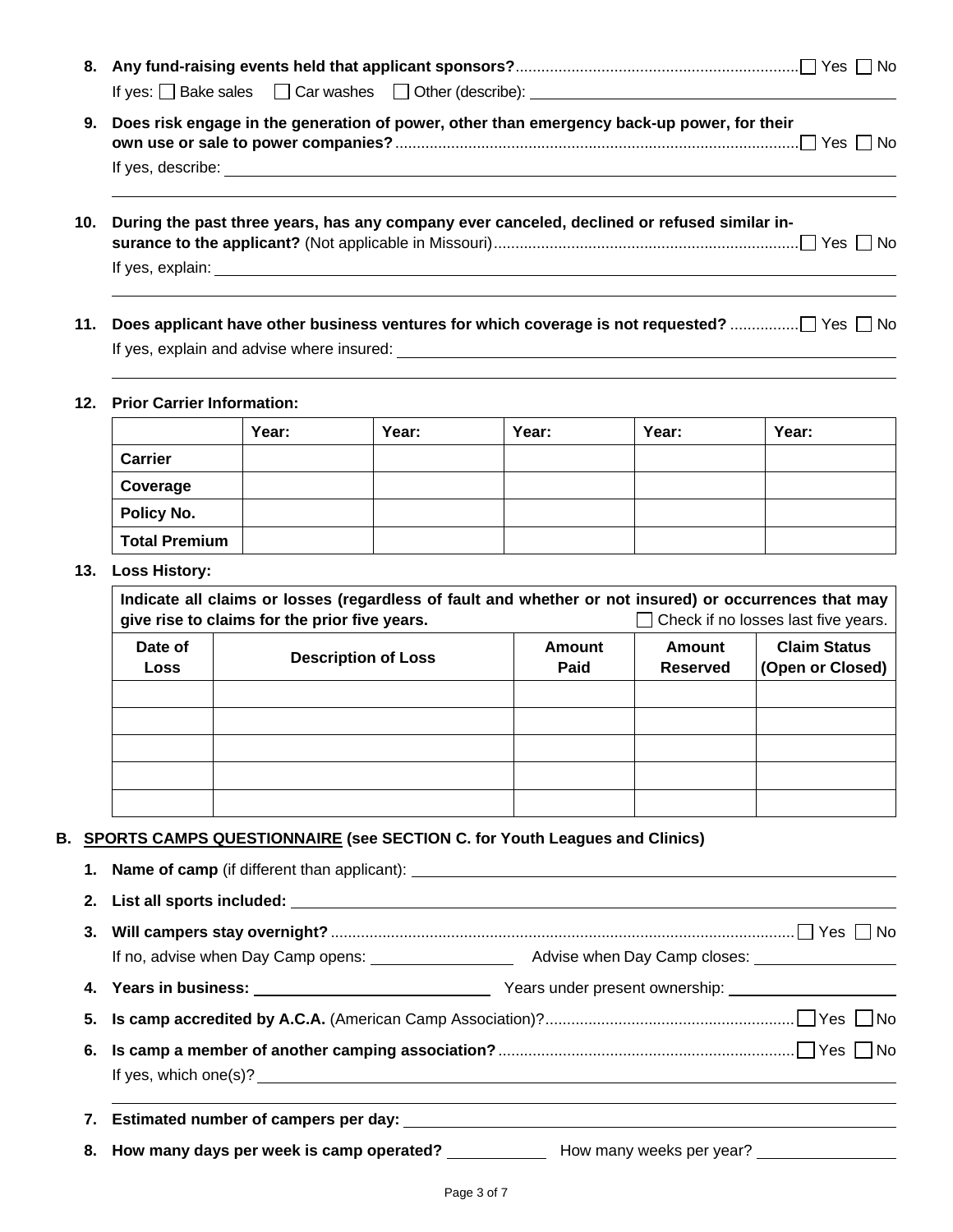**9. Total number of campers days** (Total number of "camper days" shall be the sum of the daily number of campers for each day the camp is in operation during the policy period.):

| 10. | $\Box$ Boys<br>$\Box$ Girls<br>Camp is for:<br>$\Box$ Adults                                                                                                                                                                     |
|-----|----------------------------------------------------------------------------------------------------------------------------------------------------------------------------------------------------------------------------------|
| 11. | Camp is a:                                                                                                                                                                                                                       |
|     |                                                                                                                                                                                                                                  |
| 12. | <b>Camp is operated by:</b> $\Box$ Private Organization<br>Nonprofit Organization<br>$\Box$ Religious Organization<br>$\perp$                                                                                                    |
| 13. |                                                                                                                                                                                                                                  |
| 14. |                                                                                                                                                                                                                                  |
| 15. |                                                                                                                                                                                                                                  |
| 16. |                                                                                                                                                                                                                                  |
| 17. |                                                                                                                                                                                                                                  |
| 18. | Does the camp specialize in camping experiences for developmentally disabled individuals? $\square$ Yes $\square$ No<br>If yes, provide a narrative of such program below or on a separate sheet, if necessary:                  |
|     | and the control of the control of the control of the control of the control of the control of the control of the<br>19. List the locations of the facilities where the camps are being held: __________________________          |
| 20. | Describe all activities the campers will be involved in during the duration of their stay:                                                                                                                                       |
|     | a.<br>b.                                                                                                                                                                                                                         |
| 21. |                                                                                                                                                                                                                                  |
| 22. | Are there boats in excess of twenty-six (26) feet in length or that have motors over seventy-                                                                                                                                    |
|     | If yes, how many? $\sqrt{2}$ is a set of the set of the set of the set of the set of the set of the set of the set of the set of the set of the set of the set of the set of the set of the set of the set of the set of the set |
| 23. | If the campers are participating in activities away from the camp, what is the mode of transportation and<br>what arrangements are made to transport the participants?                                                           |
|     | If applicant transports participants, advise name of auto carrier and limits:                                                                                                                                                    |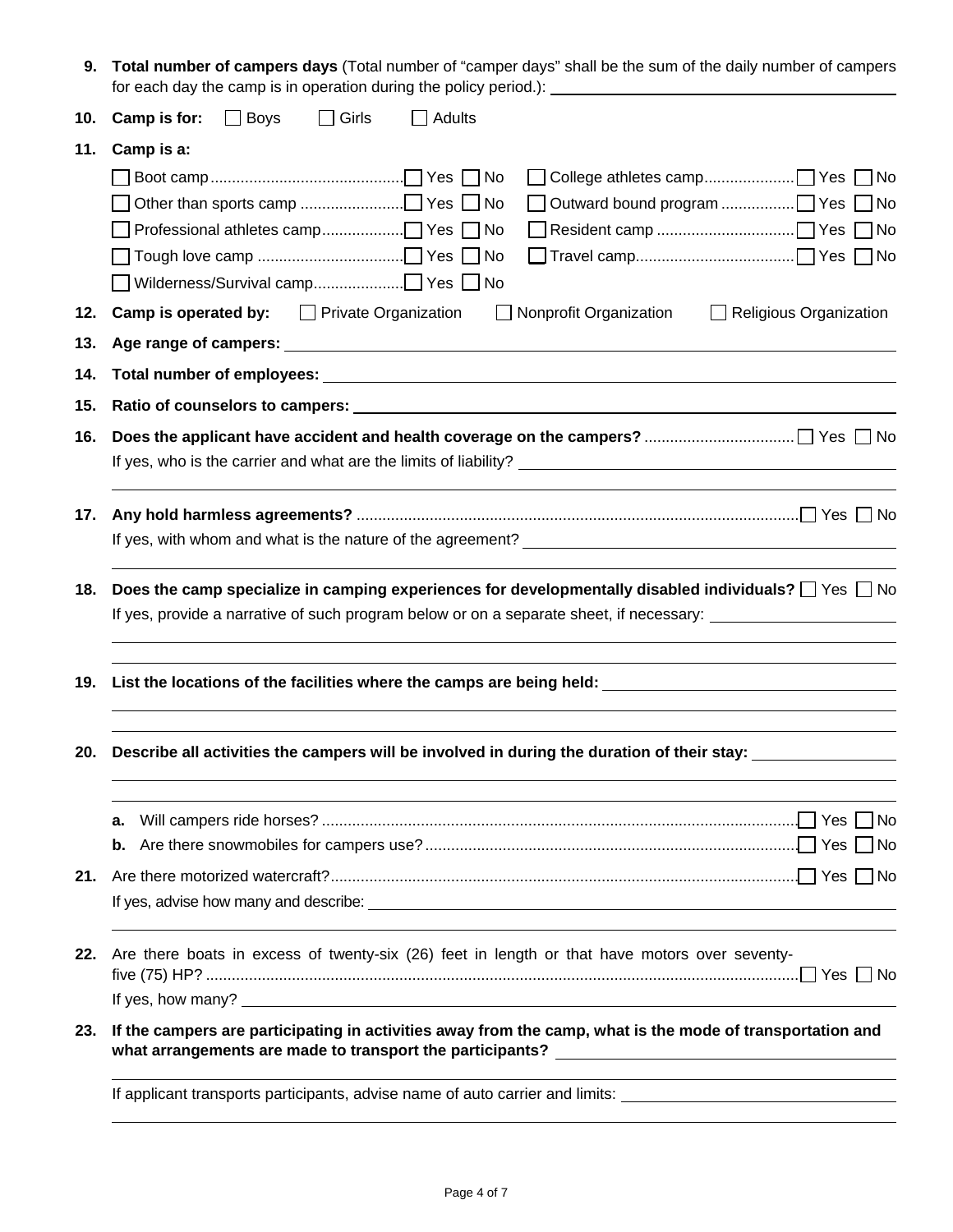|     | If yes, please attach.                               |                                                                              |                                                                                                           |                              |  |  |  |
|-----|------------------------------------------------------|------------------------------------------------------------------------------|-----------------------------------------------------------------------------------------------------------|------------------------------|--|--|--|
|     | the fraud warnings, sign and date the application.   |                                                                              | If the questions for SECTION C—YOUTH LEAGUES AND CLINICS do not apply, please turn to the last page, read |                              |  |  |  |
|     |                                                      | C. YOUTH LEAGUES AND CLINICS QUESTIONNAIRE (see SECTION B. for Sports Camps) |                                                                                                           |                              |  |  |  |
| 1.  |                                                      |                                                                              |                                                                                                           |                              |  |  |  |
| 2.  |                                                      |                                                                              |                                                                                                           |                              |  |  |  |
|     | 3.                                                   |                                                                              |                                                                                                           |                              |  |  |  |
| 4.  |                                                      |                                                                              |                                                                                                           |                              |  |  |  |
|     |                                                      |                                                                              | If yes, what is the size and use of the premises, number of fields and owned equipment on the premises?   |                              |  |  |  |
| 5.  |                                                      |                                                                              |                                                                                                           |                              |  |  |  |
| 6.  |                                                      |                                                                              |                                                                                                           |                              |  |  |  |
| 7.  |                                                      |                                                                              |                                                                                                           |                              |  |  |  |
| 8.  |                                                      |                                                                              |                                                                                                           |                              |  |  |  |
| 9.  |                                                      |                                                                              |                                                                                                           |                              |  |  |  |
| 10. |                                                      |                                                                              |                                                                                                           |                              |  |  |  |
| 11. |                                                      |                                                                              |                                                                                                           |                              |  |  |  |
| 12. |                                                      |                                                                              |                                                                                                           |                              |  |  |  |
| 13. |                                                      |                                                                              | If yes, which one(s)? $\qquad \qquad$                                                                     |                              |  |  |  |
| 14. | League or clinic is for:                             | <b>Boys</b><br>Girls                                                         | Adults<br><b>College Athletes</b>                                                                         | <b>Professional Athletes</b> |  |  |  |
| 15. | Indicate all sports/activities played or instructed: |                                                                              |                                                                                                           |                              |  |  |  |
|     | Archery                                              | Baseball                                                                     | Basketball                                                                                                | Bowling                      |  |  |  |
|     | <b>Boxing</b>                                        | Cheerleading                                                                 | Cross country hiking                                                                                      | Diving                       |  |  |  |
|     | Football (flag)                                      | Football (tackle)                                                            | Golf                                                                                                      | Gymnastics                   |  |  |  |
|     | Hang gliding                                         | Hockey                                                                       | Lacrosse                                                                                                  | Polo                         |  |  |  |
|     | Rappelling                                           | Roller derby                                                                 | Rugby                                                                                                     | Running                      |  |  |  |
|     | Scuba diving                                         | Skateboarding                                                                | Sky diving                                                                                                | Snow skiing/boarding         |  |  |  |
|     | Soccer                                               | Softball                                                                     | Squash                                                                                                    | Surf                         |  |  |  |
|     | Swimming                                             | Tennis                                                                       | Volleyball                                                                                                | Water skiing/boarding        |  |  |  |
|     | Wrestling                                            | Other:                                                                       |                                                                                                           |                              |  |  |  |
| 16. |                                                      |                                                                              |                                                                                                           |                              |  |  |  |
|     |                                                      | If yes, who is the carrier and what are the limits of liability?             |                                                                                                           |                              |  |  |  |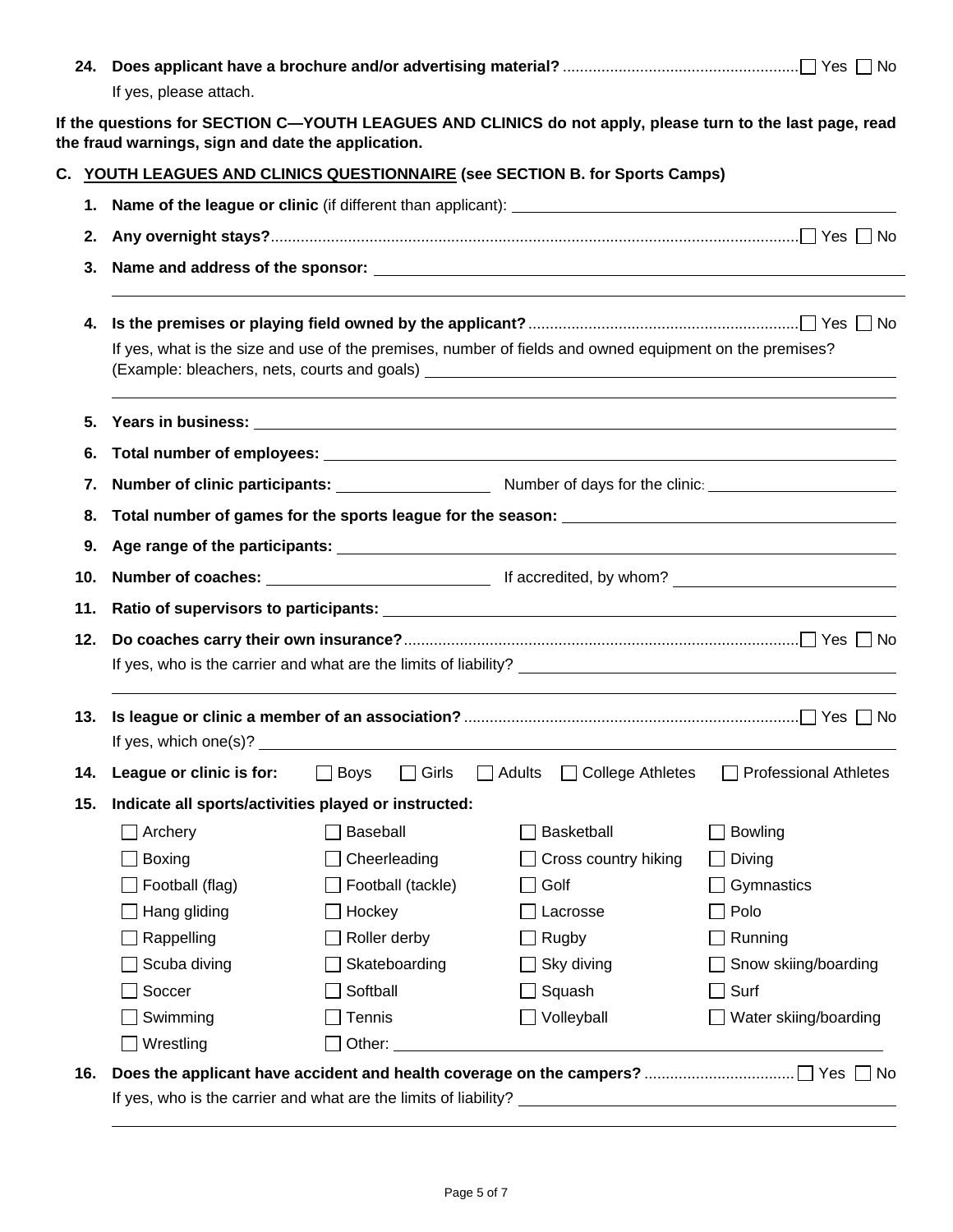| 17. |                                                                                                            |
|-----|------------------------------------------------------------------------------------------------------------|
|     |                                                                                                            |
| 18. | Does the clinic or league specialize in workshops or games for developmentally disabled                    |
|     | If yes, please provide details of program below or on a separate sheet, if necessary:                      |
| 19. | If yes:                                                                                                    |
|     |                                                                                                            |
|     | <b>b.</b> What is the mode of transportation and what arrangements are made to transport the participants? |
|     | c.                                                                                                         |
| 20. | List what safety equipment is required to be worn by the participants and are they advised to its proper   |
|     |                                                                                                            |
|     |                                                                                                            |
|     |                                                                                                            |

| This application does not bind the applicant nor the Company to complete the insurance, but it is agreed that the infor- |  |  |  |
|--------------------------------------------------------------------------------------------------------------------------|--|--|--|
| mation contained herein shall be the basis of the contract should a policy be issued.                                    |  |  |  |

If yes, describe and indicate the estimated gross sales:

**22. Does applicant have a snack bar, sports shop or other retail business?** .................................... Yes No

**FRAUD WARNING:** Any person who knowingly and with intent to defraud any insurance company or other person files an application for insurance or statement of claim containing any materially false information or conceals for the purpose of misleading, information concerning any fact material thereto commits a fraudulent insurance act, which is a crime and subjects such person to criminal and civil penalties. **Not applicable in Nebraska, Oregon and Vermont.** 

**NOTICE TO ALABAMA APPLICANTS:** Any person who knowingly presents a false or fraudulent claim for payment of a loss or benefit or who knowingly presents false information in an application for insurance is guilty of a crime and may be subject to restitution fines or confinement in prison, or any combination thereof.

**NOTICE TO COLORADO APPLICANTS:** It is unlawful to knowingly provide false, incomplete, or misleading facts or information to an insurance company for the purpose of defrauding or attempting to defraud the company. Penalties may include imprisonment, fines, denial of insurance, and civil damages. Any insurance company or agent of an insurance company who knowingly provides false, incomplete, or misleading facts or information to a policy holder or claimant for the purpose of defrauding or attempting to defraud the policy holder or claimant with regard to a settlement or award payable from insurance proceeds shall be reported to the Colorado Division of Insurance within the Department of Regulatory Agencies.

**WARNING TO DISTRICT OF COLUMBIA APPLICANTS:** It is a crime to provide false or misleading information to an insurer for the purpose of defrauding the insurer or any other person. Penalties include imprisonment and/or fines. In addition, an insurer may deny insurance benefits if false information materially related to a claim was provided by the applicant.